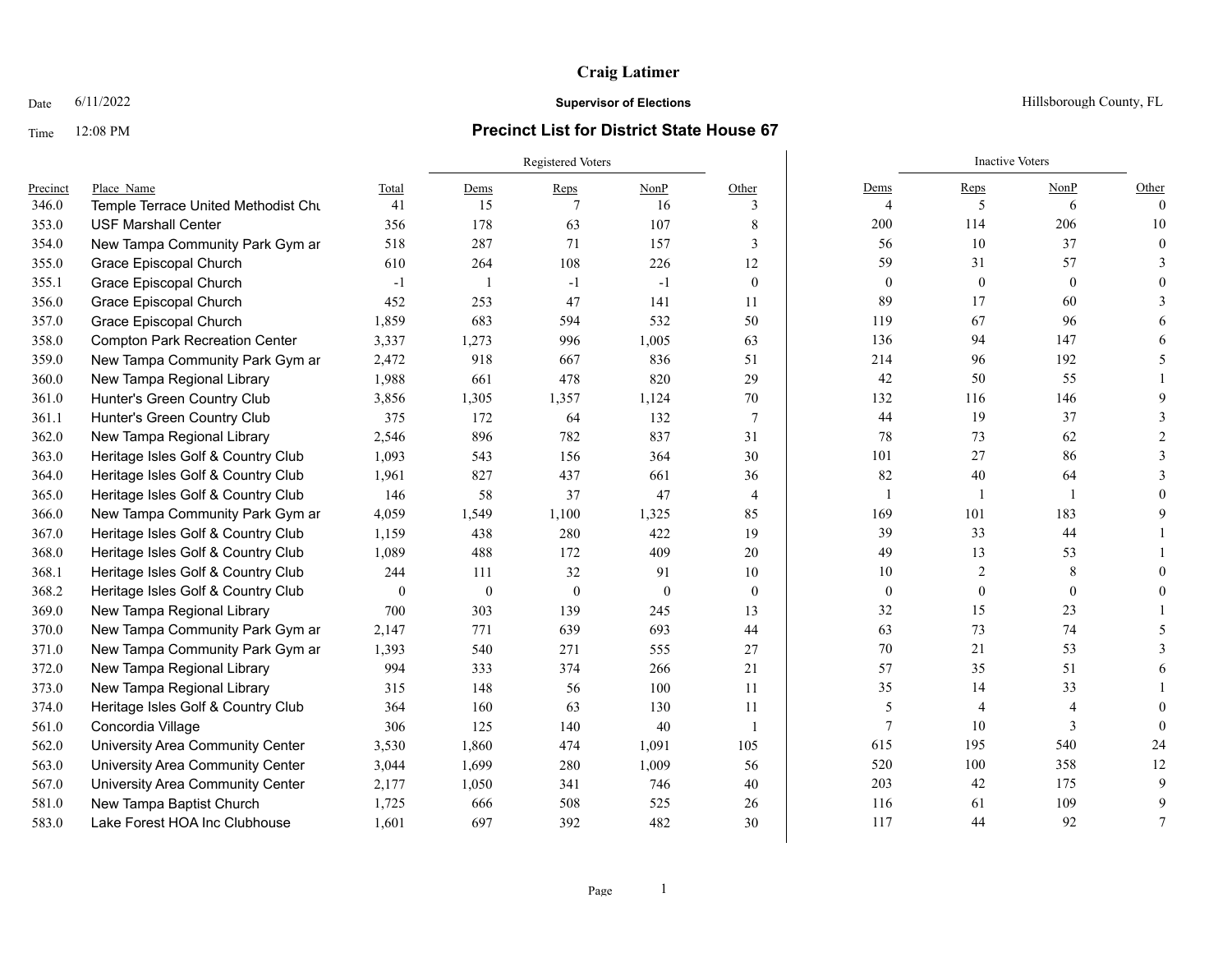## **Craig Latimer**

### Time 12:08 PM **Precinct List for District State House 67**

|          |                                           |                | <b>Registered Voters</b> |                |                |                |                | <b>Inactive Voters</b> |                |               |
|----------|-------------------------------------------|----------------|--------------------------|----------------|----------------|----------------|----------------|------------------------|----------------|---------------|
| Precinct | Place Name                                | Total          | Dems                     | Reps           | NonP           | Other          | Dems           | Reps                   | NonP           | Other         |
| 584.0    | Lake Forest HOA Inc Clubhouse             | 1,114          | 521                      | 225            | 340            | 28             | 99             | 38                     | 84             |               |
| 586.0    | University Area Community Center          | 299            | 177                      | 37             | 74             | 11             | 51             | 16                     | 40             |               |
| 629.0    | First Missionary Baptist Church of Se     | 1,824          | 728                      | 494            | 570            | 32             | 49             | 38                     | 42             |               |
| 631.0    | Thonotosassa Branch Library               | 1,445          | 384                      | 620            | 408            | 33             | 49             | 46                     | 72             |               |
| 631.1    | Thonotosassa Branch Library               | 190            | 73                       | 55             | 58             | $\overline{4}$ | 3              | 3                      | $\overline{4}$ |               |
| 633.0    | Fellowship Baptist Church                 | 820            | 210                      | 407            | 187            | 16             | 14             | 18                     | 19             |               |
| 633.1    | Fellowship Baptist Church                 | 286            | 69                       | 135            | 75             | 7              |                | 6                      |                |               |
| 633.2    | Fellowship Baptist Church                 | 20             | 6                        | 9              | $\overline{4}$ |                | $\theta$       |                        | $\Omega$       |               |
| 635.0    | <b>Sterling Heights Recreation Center</b> | 3,576          | 1,442                    | 1,033          | 1,024          | 77             | 96             | 84                     | 132            |               |
| 636.0    | <b>Sterling Heights Recreation Center</b> | 427            | 157                      | 153            | 109            | 8              | 8              | 7                      | 13             |               |
| 638.0    | Fellowship Baptist Church                 | 276            | 68                       | 134            | 68             | 6              |                | 13                     | 6              |               |
| 640.0    | <b>Sterling Heights Recreation Center</b> | 562            | 260                      | 149            | 148            | 5              | 44             | 25                     | 36             |               |
| 641.0    | <b>Hillel Jewish Student Center</b>       | 1,588          | 838                      | 209            | 517            | 24             | 189            | 36                     | 154            |               |
| 643.0    | <b>Hillel Jewish Student Center</b>       | 643            | 333                      | 76             | 218            | 16             | 87             | 13                     | 38             |               |
| 656.0    | St Catherine's Episcopal Church           | 577            | 323                      | 106            | 134            | 14             | 23             | 9                      | 18             |               |
| 657.0    | Fowler Avenue Baptist Church              | 1,426          | 616                      | 401            | 379            | 30             | 55             | 37                     | 58             |               |
| 658.0    | Unitarian Universalist Church             | 1,455          | 753                      | 226            | 450            | 26             | 132            | 54                     | 118            |               |
| 658.1    | Unitarian Universalist Church             | $\overline{1}$ |                          | $\theta$       | $\theta$       | $\theta$       | $\overline{0}$ | $\mathbf{0}$           |                |               |
| 660.0    | <b>Family Recreation Complex</b>          | 102            | 41                       | 19             | 40             | 2              |                | $\mathbf{0}$           | $\mathbf{0}$   |               |
| 662.0    | Fowler Avenue Baptist Church              | 686            | 302                      | 190            | 186            | 8              | 31             | 21                     | 24             |               |
| 671.0    | St Mark the Evangelist Catholic Chure     | 3,549          | 1,328                    | 1,093          | 1,065          | 63             | 130            | 105                    | 135            |               |
| 671.1    | St Mark the Evangelist Catholic Churd     | 1,558          | 606                      | 367            | 559            | 26             | 57             | 56                     | 91             |               |
| 671.2    | St Mark the Evangelist Catholic Chure     | 1.192          | 449                      | 243            | 481            | 19             | 33             | 23                     | 45             |               |
| 673.0    | St Mark the Evangelist Catholic Chure     | 3,324          | 1,329                    | 839            | 1,094          | 62             | 156            | 88                     | 145            |               |
| 673.1    | St Mark the Evangelist Catholic Chure     | 276            | 116                      | 64             | 92             | 4              | 8              | 9                      | 13             |               |
| 673.2    | St Mark the Evangelist Catholic Chure     | 6              | 4                        | $\overline{2}$ | $\theta$       | $\theta$       | $\overline{0}$ | $\Omega$               | $\mathbf{0}$   |               |
| 851.0    | Limona Village Chapel United Method       | 3,448          | 1,225                    | 1,132          | 1,013          | 78             | 130            | 109                    | 151            |               |
| 855.0    | Brandon Masonic Lodge No 114              | 1,293          | 512                      | 366            | 392            | 23             | 59             | 44                     | 49             |               |
| 856.0    | Cornerstone Baptist Church                | 2,667          | 870                      | 1,018          | 742            | 37             | 75             | 63                     | 90             |               |
| 857.0    | Brandon Seventh Day Adventist Chur        | 2,131          | 930                      | 446            | 719            | 36             | 197            | 68                     | 162            |               |
| 879.0    | Bay Area Church Of Christ                 | 4,368          | 1,613                    | 1,378          | 1,305          | 72             | 144            | 102                    | 148            | 14            |
| 885.0    | St Francis of Assisi Catholic Church      | 4,264          | 1,727                    | 1,081          | 1,376          | 80             | 171            | 112                    | 201            | 13            |
| 887.0    | <b>Mango Recreation Center</b>            | 1,578          | 577                      | 451            | 507            | 43             | 59             | 33                     | 53             | $\mathcal{E}$ |

Date  $6/11/2022$  Hillsborough County, FL